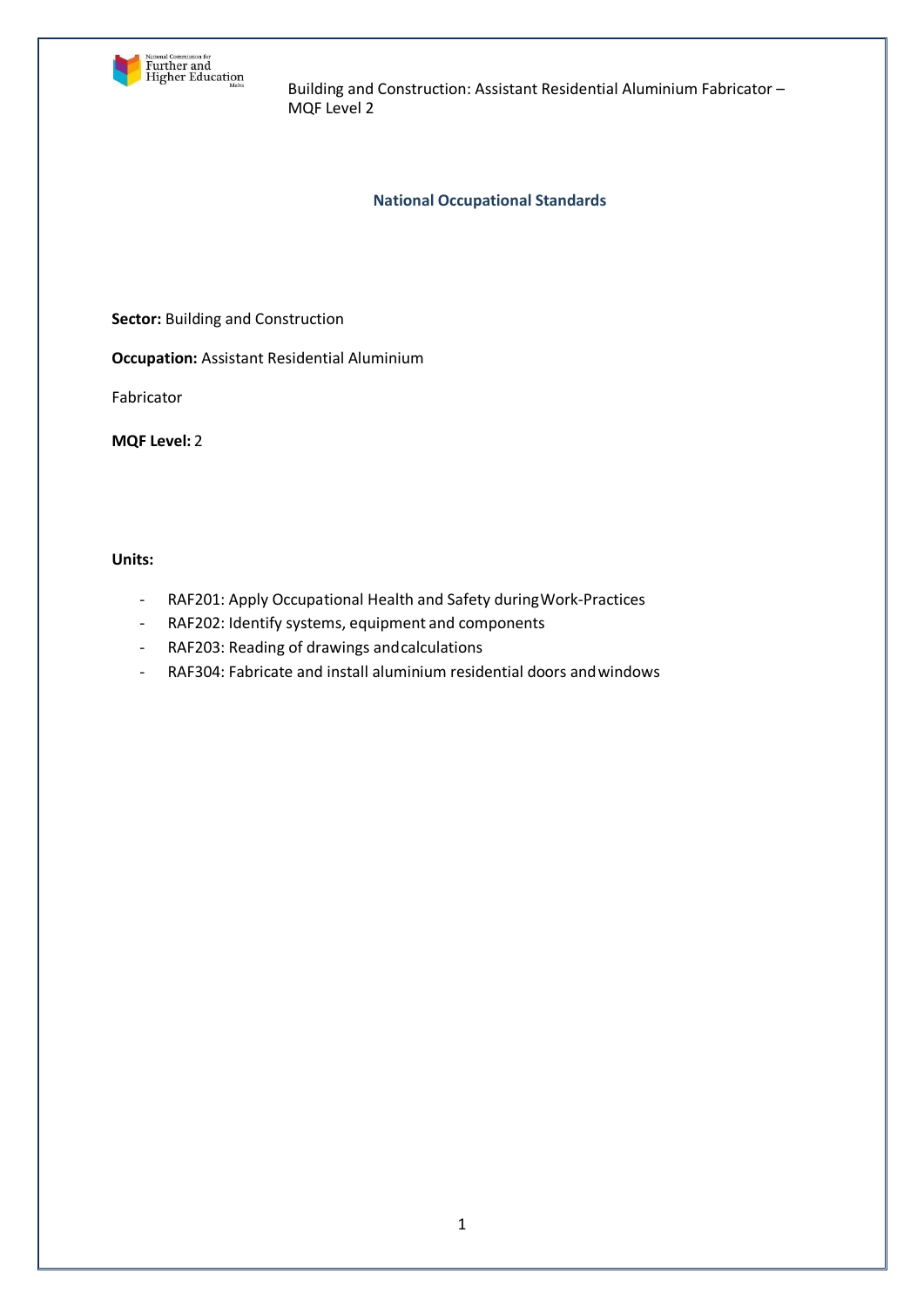

### **RAF201: Apply Occupational Health and Safety during Work-Practices**

This Unit is about using tools and equipment to fabricate and Install residential aluminium doors and windows to required size and quality.

# **Performance Criteria**

The candidate must have the necessary knowledge and skills to:

- 1. Carry outsafe working practicesto prevent hazards and toensure the safety of oneself, workers and members of thepublic.
- 2. Carry out safe working practices when using appropriate equipment and materials to prevent damages to work areas and injuries to oneself and 3<sup>rd</sup>parties.
- 3. Carry out the safe erection, use and dismantling of system access platforms less than2mhigh.
- 4. Set up safety barriers around a work environment hazard to protect colleagues and members of the public.
- 5. Use protective clothing and safety equipment according to specifications issued by manufacturers and know the whereabouts of first-aidequipment.
- 6. Use, handle and store materials hazardous to health in a safemanner.
- 7. Carry out a risk assessment to cover the job assigned and the working area.
- 8. Locate and switch-off temporary or fixed electrical switch gear, systems isolating valves as instructed in the health and safety procedures.

### **Required Knowledge**

The Level 2 Assistant Residential Aluminium Fabricator must know and state:

- 1. The roles and responsibilities of themselves and others under the Health and Safety Act.
- 2. The health and safety risks associated with their role which includes tools, materials and equipment used and working practices andprocedures.
- 3. The potential hazardous material commonly found at theworkplace.
- 4. The procedures for dealing with potential hazardous material in the place of work.
- 5. The health concerns associated with the workplace and safe practices when carrying outwork.
- 6. The hazards and potential hazards at the place of work (such as electricity, slippery and uneven surfaces, dust and fumes, handling and transporting, contaminants and irritants, fire, heights, improper use of tools andequipment).
- 7. The importance of being alert to the presence of hazardsin the place ofwork.
- 8. The responsible persons to whom to report health and safety matters or any otheroccurring hazards.
- 9. The emergency procedures in the place of work.
- 10. The first aid facilities that exist within the workarea.
- 11. The best way to make use of barricades, industrial hurdles, and warning signs to makeareas clearly marked out ofbounds.
- 12. The safety procedures when using scaffoldplatforms.
- 13. The necessary safety precautions including the use of protective clothing and equipment for a range of applications.
- 14. The methods used for protecting customers'property.
- 15. When it is required to isolate domestic water services from the mainwater supply.
- 16. Any toxic effect from materials commonly used at constructionsites.
- 17. The preventative and remedial actions to be taken in the case of exposure to materials hazardous to health.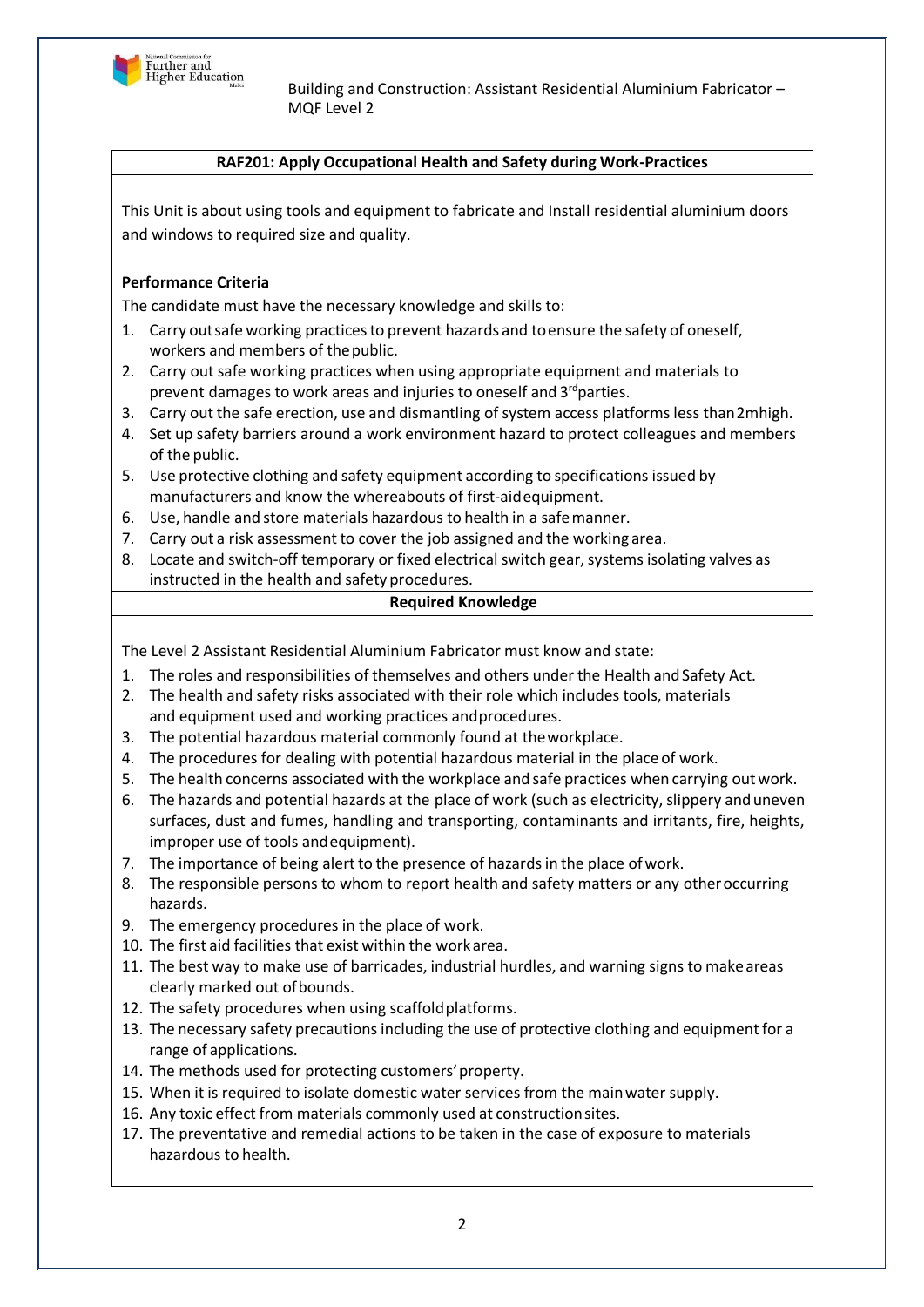

## **Required Skills**

- 1. Identify which health and safety procedures are relevant to the working environment.
- 2. Seek supervisor assistance when help isneeded.
- 3. Ensure compliance with duties and obligations as defined by the Occupational Health and Safety Act 2000 and recent amendments.
- 4. Follow workplace policies and supervisors' instructions for the safe use and maintenance of tools and equipment.
- 5. Control health and safety hazards within the job responsibility.
- 6. Report any hazards which may present risk to relevant persons.
- 7. Follow correct procedures in the event of injuries to themselvesor others.
- 8. Take remedial action where work methods are not in line with control measures notedand identified from risk assessment.
- 9. Adhere to work production and installation processes as agreed withthe employer.
- 10. Apply the necessary skills to erect, use and dismantle access equipment (at height less than 2m).
- 11. Read, interpret and install warning signs and set up safety barriers, around workingareas.
- 12. Equip oneself with the appropriate protective clothing and safety equipment for the fabrication and installation of door and windows tasks and some other specific tasks when assisting other workers, such as, gauntlets, gloves, safety glasses, hard hats, safety shoes; overalls and safety harness.
- 13. Use and store materials hazardous to health in a safemanner.
- 14. Monitor the workplace and maintain good housekeeping whilst keeping it free from hazards.
- 15. Communicate information regarding unfamiliar and unpredictable situations to colleagues and supervisors.
- 16. Collaborate with the appropriate health and safety procedures.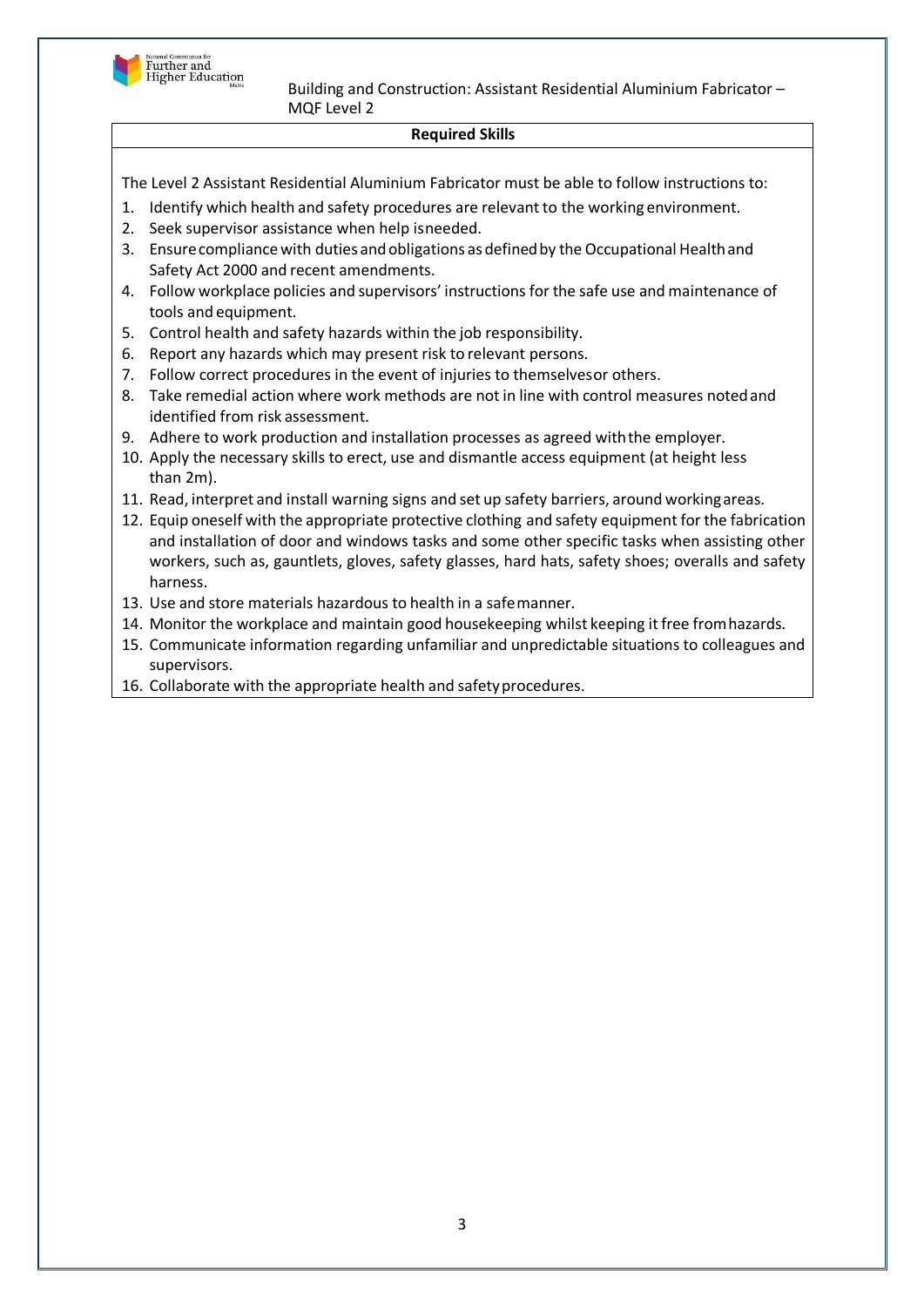

## **RAF202: Identify systems, equipment and components**

Thisunitisaboutidentifying the differentmaterialsforspecificapplications basedontheirtechnical properties and to identify direct and indirect environmental impacts.

## **Performance Criteria**

The candidate must have the necessary knowledge and skills to:

- 1. Distinguish between the different types of profiles by size and by the manufacturer's designated purpose.
- 2. Distinguish between the different types of glass.
- 3. Distinguish between the different types of fittings for doors and windows.
- 4. Select and remove waste and scrap material for disposal or recycling asrequired.

#### **Required Knowledge**

The Level 2 Assistant Residential Aluminium Fabricator must know and state:

- 1. How to handle profiles and prevent scratches and other damages.
- 2. Glass specifications, such as, annealed glass, safety glass, patterned glass, tinted glass, heat reflective and insulated glassunits.
- 3. Weight of individual items and when in bundle.
- 4. Nesting techniques to minimise off cuts and scrap material.
- 5. Various types of screws and other fittings, such as, locks, wheels, stays, hinges, springs and balances.

#### **Required Skills**

- 1. Distinguish between and apply the different types of materials, products, methods and procedures applicable to the fabrication and installation of aluminium doors and windows.
- 2. Assistinapplying a range ofrubber/ silicon/ vinyl andothertypes of seals andgaskets available on the market.
- 3. Assistin distinguishing between a range of door and window profiles and fittings.
- 4. Distinguish between the different types of cutting disks suitable for aluminium profiles.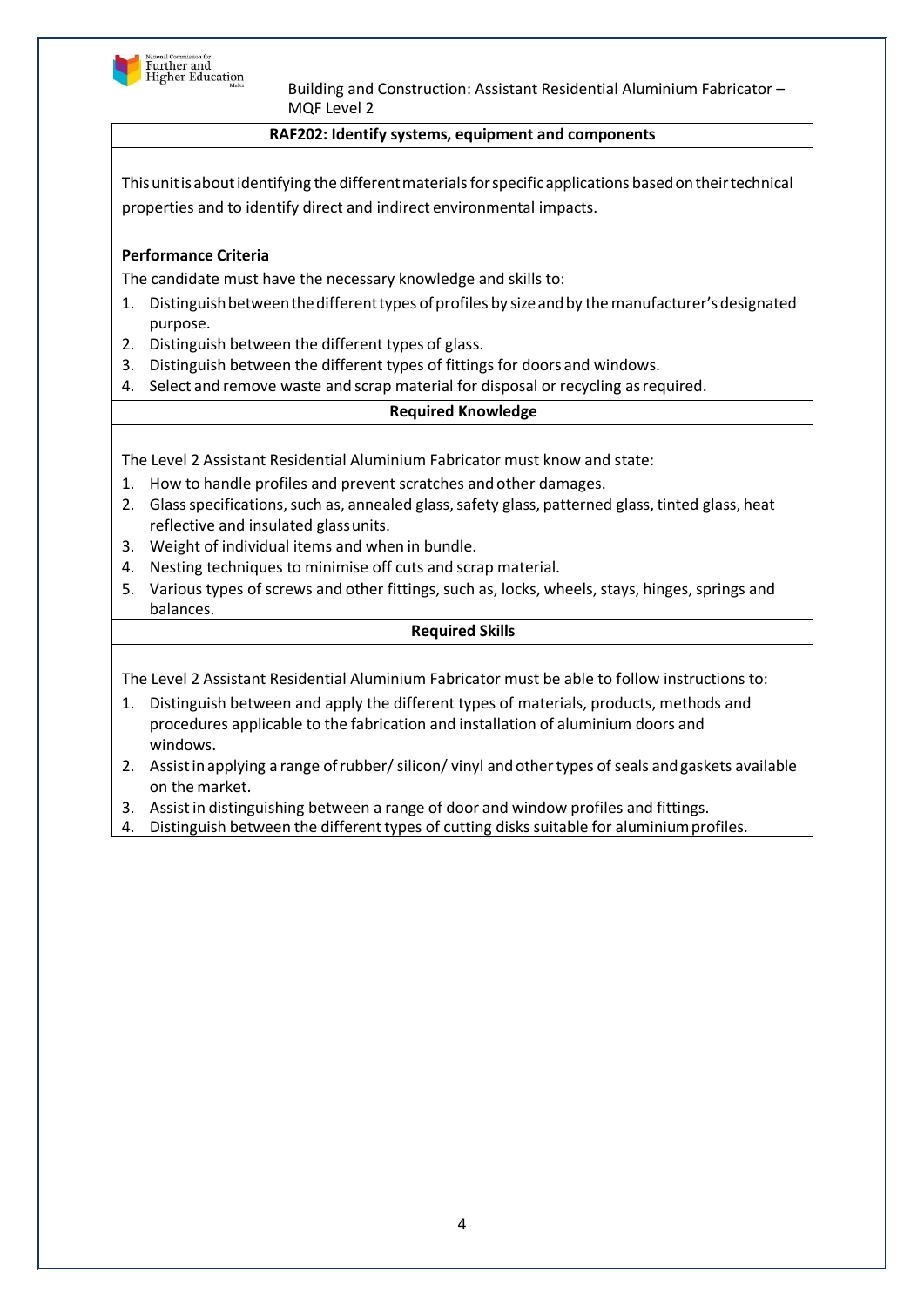

### **RAF203: Reading of drawings and calculations**

This unit is about understanding and applying dimensions from drawings and calculating quantities in the preparation, costing and estimation.

## **Performance Criteria**

The candidate must have the necessary knowledge and skills to:

- 1. Assist in the selection of aluminium profile and related fittings.
- 2. Assist in establishing important building datum grids and levels, floor and windowsill levels and the numbering of items.
- 3. Calculate the quantities of profiles, fittings and consumables required to meet work schedules and workload for simplifiedsituations.
- 4. Assist in checking and investigate deviations, misalignments againsttolerances given.

#### **Required Knowledge**

The Level 2 Assistant Residential Aluminium Fabricator must know and state:

- 1. Compilations of overall linear dimensions fromdrawings.
- 2. Simple calculations including those involving quantities and costs of materials.
- 3. Which tools and equipment are used to set out levels and datum of doors and windowsand establish best size to fit.
- 4. Type of building drawings.
- 5. The method to transpose metricunits.

#### **Required Skills**

- 1. Assist in translating drawing details to setting out of work.
- 2. Check spirit levels and other measuring instruments for accuracy.
- 3. Assist in taking measurements andcomprehend calculations using metric units.
- 4. Read and interpret simplified annotated building drawings.